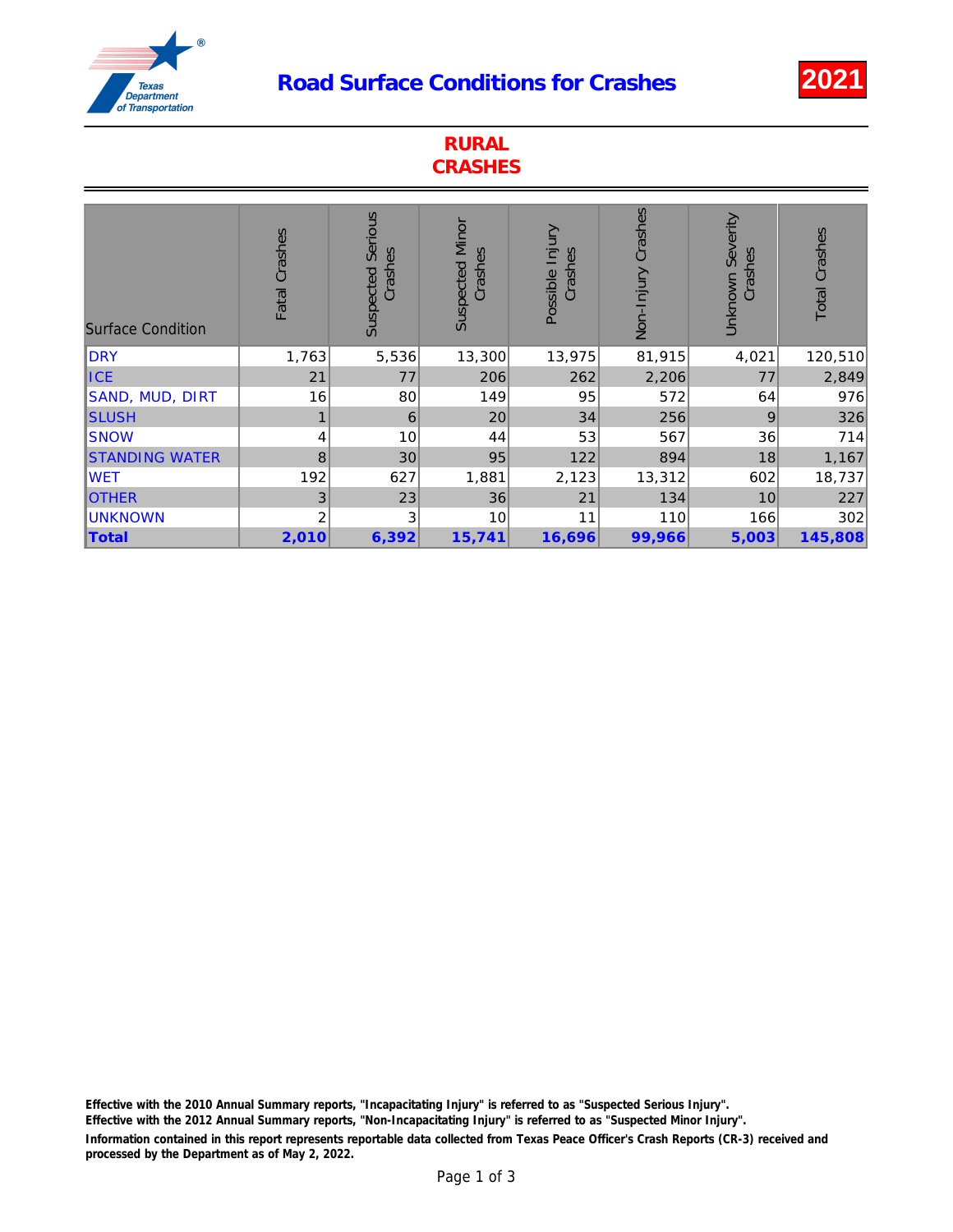## Road Surface Conditions for Crashes 2021



| <b>URBAN</b><br><b>CRASHES</b> |                |                                 |                            |                            |                    |                                |                      |
|--------------------------------|----------------|---------------------------------|----------------------------|----------------------------|--------------------|--------------------------------|----------------------|
| <b>Surface Condition</b>       | Fatal Crashes  | Serious<br>Crashes<br>Suspected | Suspected Minor<br>Crashes | Possible Injury<br>Crashes | Non-Injury Crashes | Severity<br>Crashes<br>Unknown | <b>Total Crashes</b> |
| <b>DRY</b>                     | 1,821          | 8,374                           | 39,534                     | 61,484                     | 224,770            | 15,636                         | 351,619              |
| <b>ICE</b>                     | 13             | 68                              | 316                        | 481                        | 2,992              | 208                            | 4,078                |
| SAND, MUD, DIRT                | 1              | 16                              | 24                         | 33                         | 150                | 38                             | 262                  |
| <b>SLUSH</b>                   | 1              | 5                               | 41                         | 56                         | 349                | 24                             | 476                  |
| <b>SNOW</b>                    | 1              | 8                               | 68                         | 128                        | 763                | 96                             | 1,064                |
| <b>STANDING WATER</b>          | 6              | 28                              | 190                        | 293                        | 1,204              | 48                             | 1,769                |
| <b>WET</b>                     | 200            | 851                             | 4,549                      | 7,531                      | 28,856             | 2,070                          | 44,057               |
| <b>OTHER</b>                   | $\overline{4}$ | 10                              | 38                         | 30                         | 168                | 24                             | 274                  |
| <b>UNKNOWN</b>                 | 3              | 11                              | 73                         | 248                        | 1,492              | 990                            | 2,817                |
| <b>Total</b>                   | 2,050          | 9,371                           | 44,833                     | 70,284                     | 260,744            | 19,134                         | 406,416              |

Information contained in this report represents reportable data collected from Texas Peace Officer's Crash Reports (CR-3) received and processed by the Department as of May 2, 2022. Effective with the 2010 Annual Summary reports, "Incapacitating Injury" is referred to as "Suspected Serious Injury". Effective with the 2012 Annual Summary reports, "Non-Incapacitating Injury" is referred to as "Suspected Minor Injury".